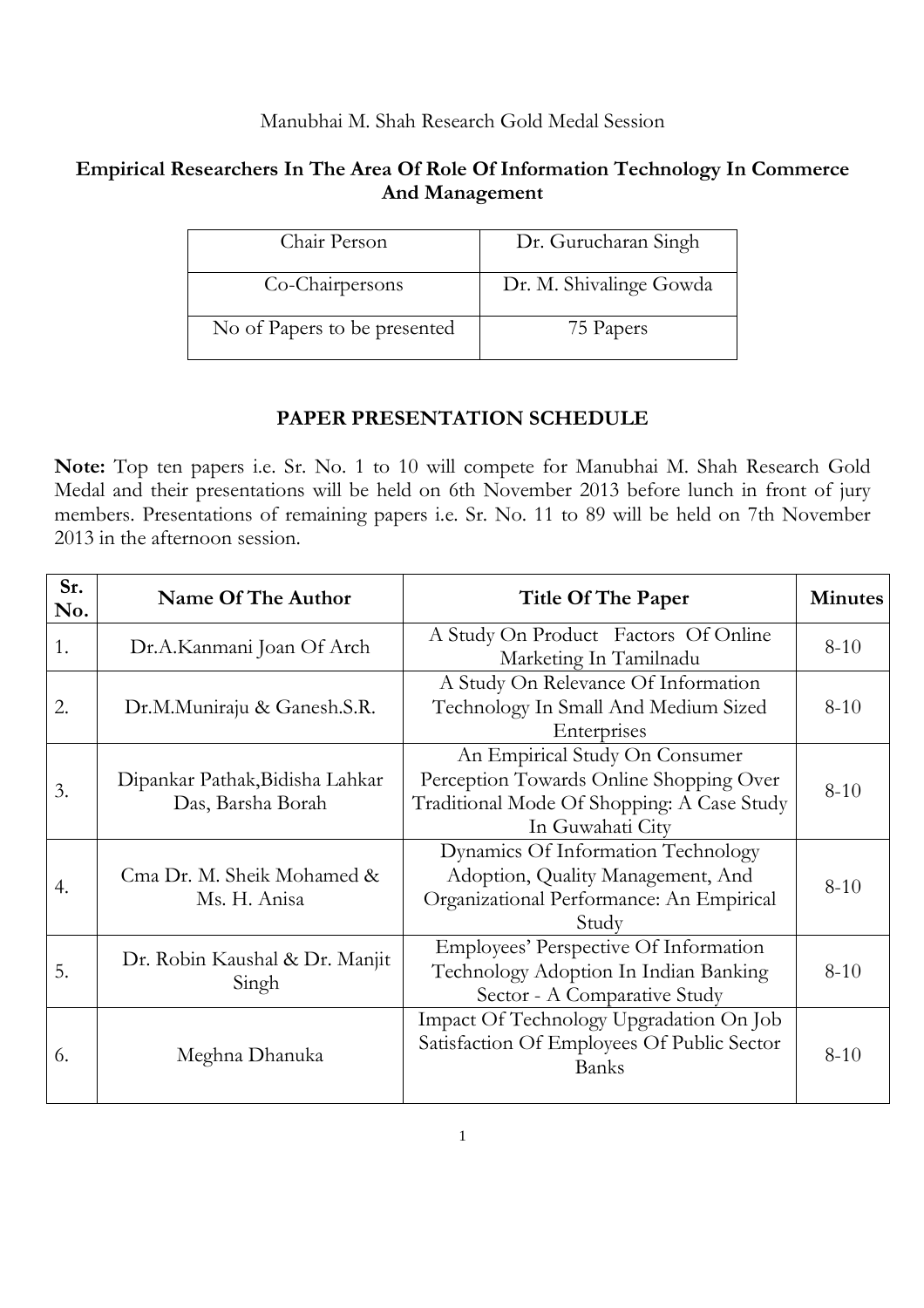|     |                                           | Modeling The Affect Of Usability Of Virtual |          |
|-----|-------------------------------------------|---------------------------------------------|----------|
|     | Dr. Rishi Raj Sharma, Ms. Balpreet        | Opinion Platforms On Customer Satisfaction  | $8 - 10$ |
|     | Kaur & Rama Bhardwaj                      | And Spreading The Positive Word-Of-Mouth    |          |
|     |                                           | $-$ An Empirical Study                      |          |
| 8.  | Vikas Singla                              | Online Shopping: A Great Equalizer          | $8 - 10$ |
|     | Ajesh Kumar P S, Dr.S.Resia               | Role Of Information Technology In Kerala    | $8 - 10$ |
| 9.  | Beegam & Suji Mathew                      | Tourism Industry                            |          |
|     |                                           | The Impact Of Information Technology (It)   |          |
| 10. | Smt. V. Vimala & Dr. (Smt) U.<br>Jerinabi | Adoption In The Banking Sector - An         |          |
|     |                                           | Empirical Evidence Of The Selected Bank In  | $8 - 10$ |
|     |                                           | The Coimbatore City                         |          |
|     |                                           |                                             |          |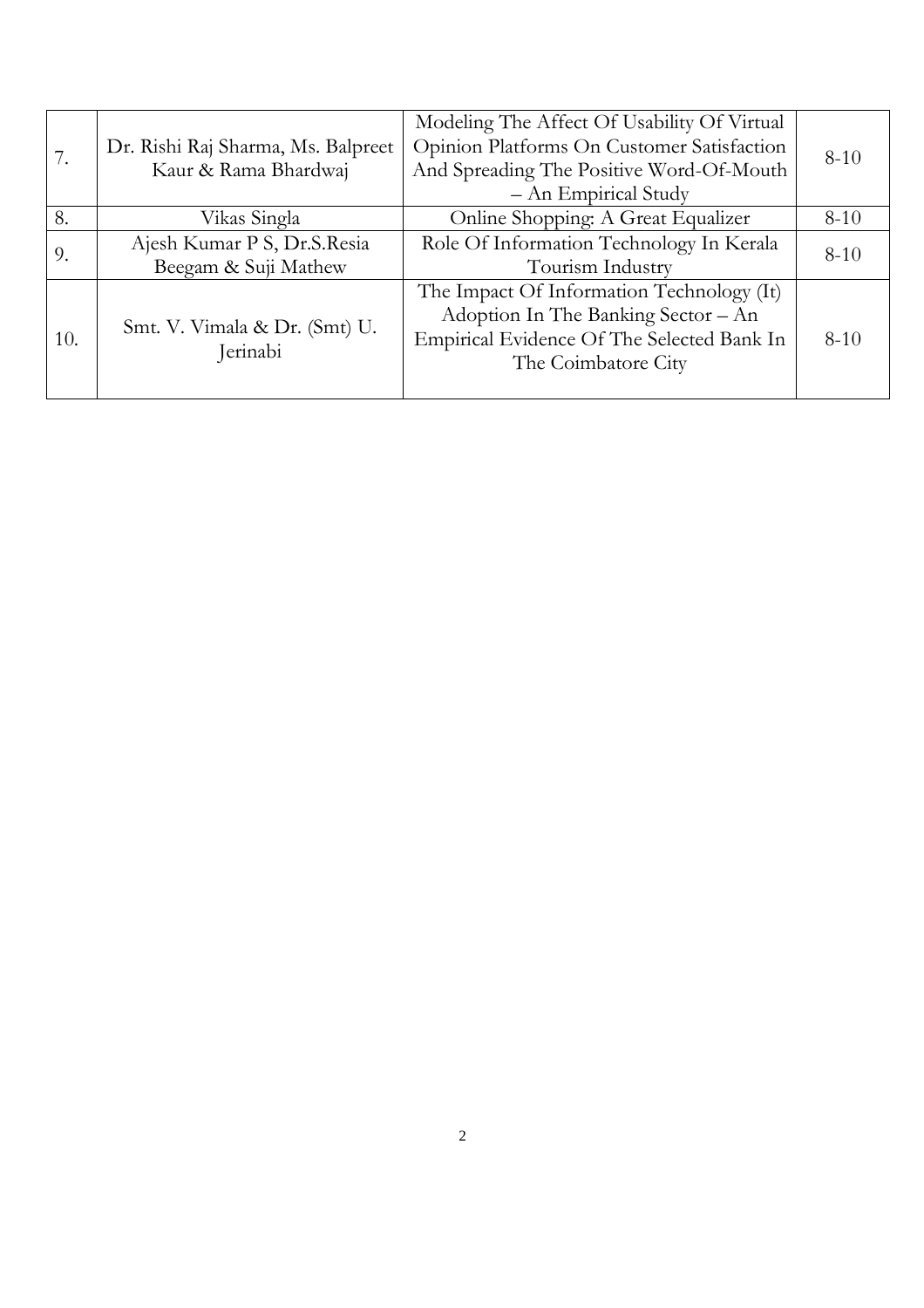| <b>Following Papers Shall Be Given Five Minutes</b> |                                                                                     |                                                                                                                                                        |                |
|-----------------------------------------------------|-------------------------------------------------------------------------------------|--------------------------------------------------------------------------------------------------------------------------------------------------------|----------------|
| Sr.<br>No.                                          | Name Of The Author                                                                  | <b>Title Of The Paper</b>                                                                                                                              | <b>Minutes</b> |
| 11.                                                 | Dr Rajesh J. Bhatt & Harsh K.<br>Pandya                                             | A Study Of Irctc Website Service Gap                                                                                                                   | $4 - 5$        |
| 12.                                                 | Dr. A. M. Gurav                                                                     | Empirical Researches: Role Of Information<br>Technology In Commerce And Management<br>With Special Reference To Distance<br>Education                  | $4 - 5$        |
| 13.                                                 | Prof. Akhil Mishra & Neha Jaiswal                                                   | Use Of Xbrl: As E-Technology In<br>Commerce                                                                                                            | $4 - 5$        |
| 14.                                                 | Dr. K. Venkataravanappa & Dr.<br>N. Krishna Reddy & Dr. Syed<br>Yousuff             | Digital Divide, Demographic Divide And<br>The Role Of Commerce Education In India                                                                      | $4 - 5$        |
| 15.                                                 | Shijina A.S                                                                         | Disclosure In The Corporate Annual Reports<br>Of Indian Companies: Evidence From<br><b>Banking Companies</b>                                           | $4 - 5$        |
| 16.                                                 | Dr. Ajay Kumar Singh And Miss<br>Nidhi Dhawan                                       | An Empirical Analysis Of Role Of<br>Information<br>Technology On Changing Banking Habits                                                               | $4 - 5$        |
| 17.                                                 | Prof. Deepjyoti Chakraborty &<br>Dr. Arpita Sharma Nath & Prof.<br>Panchanan Barman | Core Banking Solution And Expectations Of<br>Customers: An Empirical Study In Guwahati<br>City                                                         | $4 - 5$        |
| 18.                                                 | Dr.K.Nirmala                                                                        | Leveraging Information Technology For<br>Rural Transformation                                                                                          | $4 - 5$        |
| 19.                                                 | Dr. Kaushal A. Bhatt                                                                | An Evaluation Of Responsiveness Regarding<br>It And Ict In Higher Education: A<br>Comparative Study Of Commerce And<br>Management Aspirants Of Gujarat | $4 - 5$        |
| 20.                                                 | Mr. Mehul Chhatbar & Mr.<br>Kuldeep Sharma                                          | Impact Of Mobile Software's On Cell Phone<br>Consumers Buying Behavior                                                                                 | $4 - 5$        |
| 21.                                                 | Dr Sumeet Gill                                                                      | Role Of Information Technology In<br>Commerce Education - Major Challenges                                                                             | $4 - 5$        |
| 22.                                                 | Prof. M. Sulochana &<br>C.Mallesha                                                  | Role Of Information Technology In Textile<br>Industry In Andhra Pradesh                                                                                | $4 - 5$        |
| 23.                                                 | Dr.G.Ganesan<br>& H.D.Sadhanandan                                                   | Role Of It In Promoting Financial Inclusion<br>Products<br>(A Study With Reference To Commercial<br><b>Banking Practices</b> )                         | $4 - 5$        |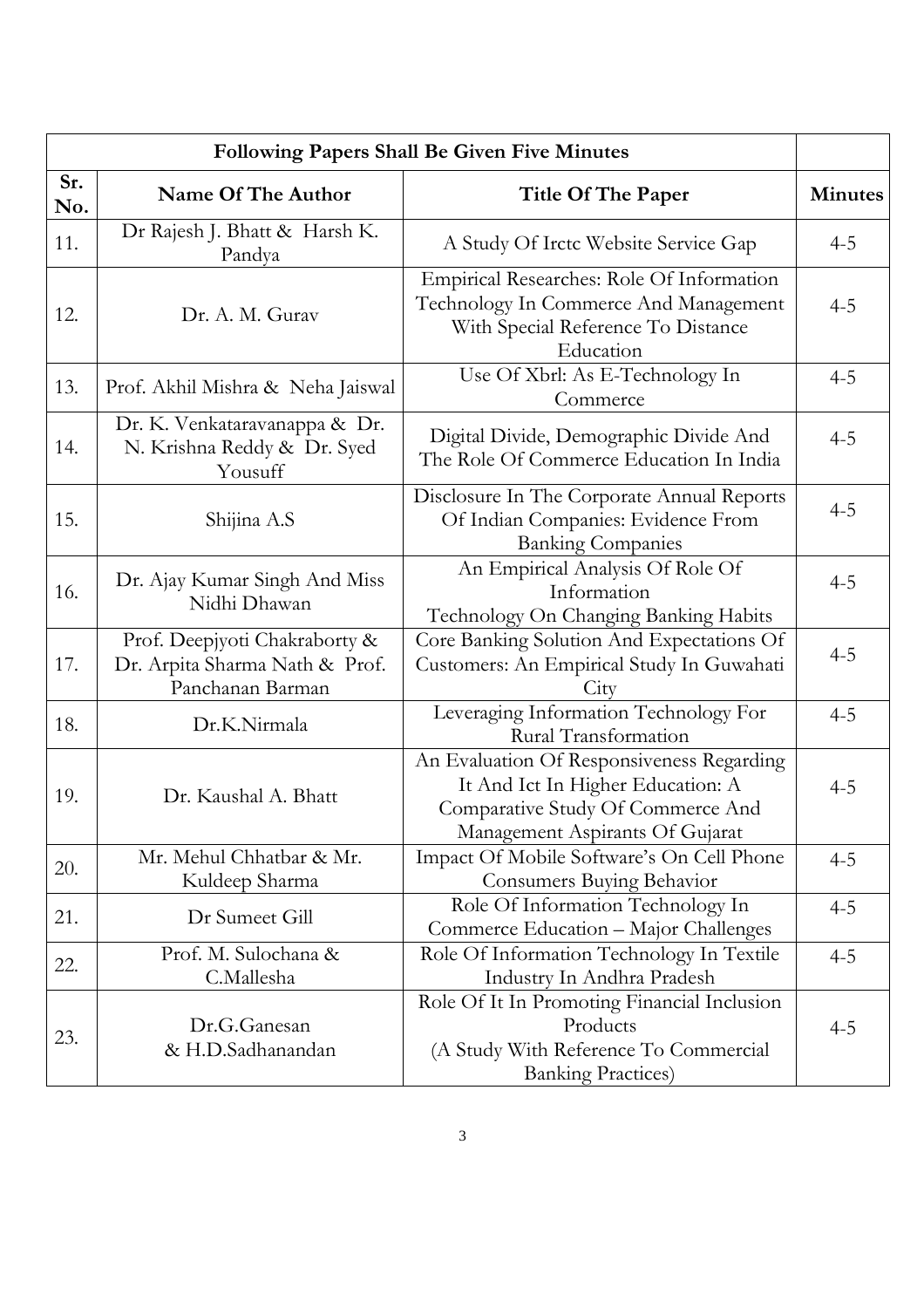| 24. | Nadia Sha & Dr.G.Simon Thattil               | Technology In Banking: Beneficiaries'        | $4 - 5$ |
|-----|----------------------------------------------|----------------------------------------------|---------|
|     |                                              | Perception                                   |         |
| 25. | Dr. Kishore Kumar Das &                      | Application Of Ict In Indian Banking Sector: | $4 - 5$ |
|     | Mrs. Sasmita Sahoo                           | An Emperical Study                           |         |
| 26. | Dr. Mohnish Kumar                            | Relative Contribution Of Knowledge           | $4 - 5$ |
|     |                                              | Technology Towards Knowledge Capture         |         |
|     | Dr. Anant Deshmukh & Mr.<br>Akhil Y. Ramteke | Role Of Information Technology In Business   |         |
| 27. |                                              | Expansion Possibilities Of Family Managed    | $4 - 5$ |
|     |                                              | Micro Food Products Businesses In Nagpur     |         |
| 28. |                                              | Comparative Financial Analysis Of Public     |         |
|     | Dr.V.M.Selvaraj                              | Sector And Private Sector Commercial Banks   | $4 - 5$ |
|     |                                              | Bef Ore And After Implementation Of Core     |         |
|     |                                              | Banking                                      |         |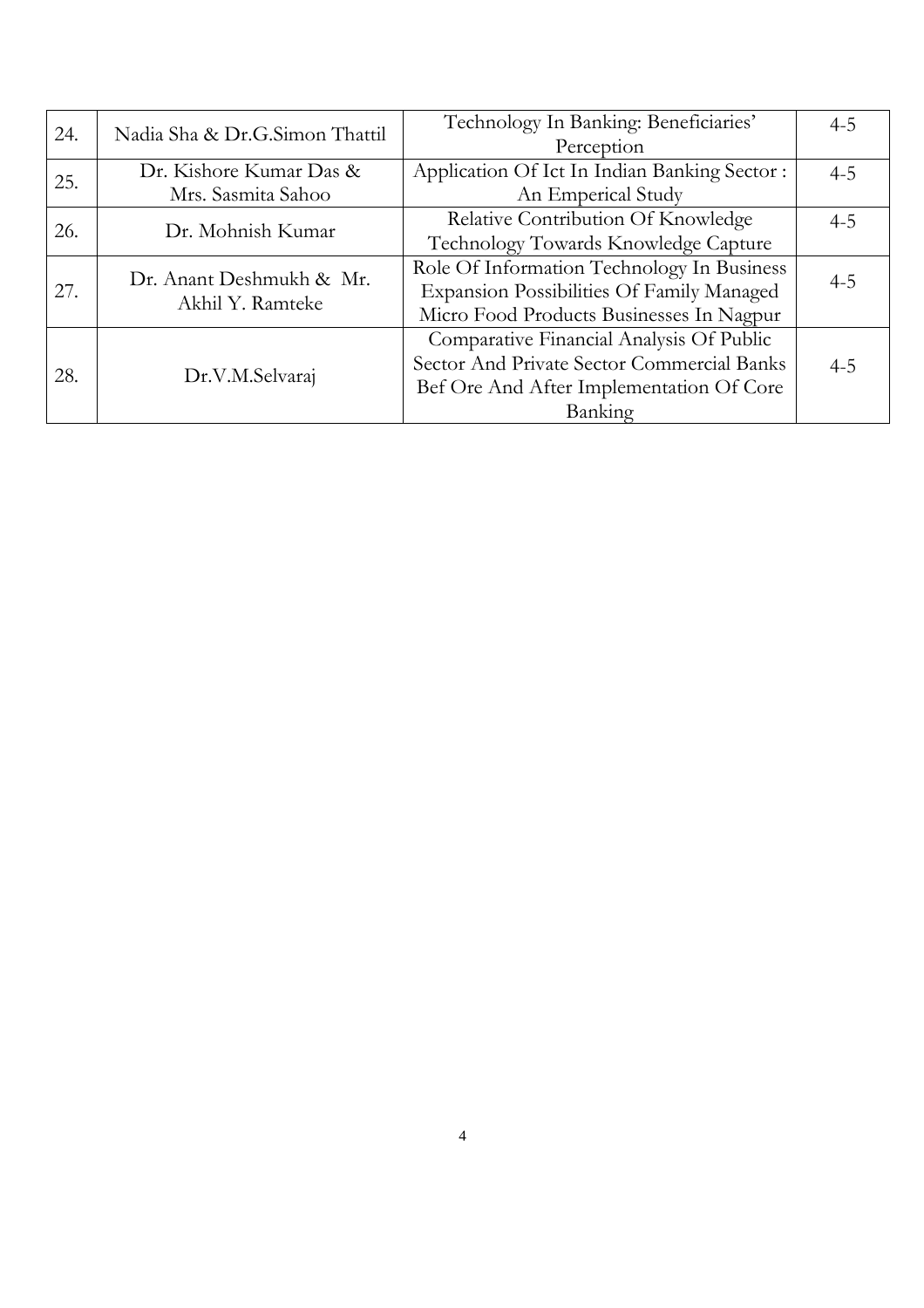| <b>Following Papers Shall Be Given Two Minutes</b> |                                                                      |                                                                                                                               |                |
|----------------------------------------------------|----------------------------------------------------------------------|-------------------------------------------------------------------------------------------------------------------------------|----------------|
| Sr.<br>No.                                         | Name Of The Author                                                   | Title Of The Paper                                                                                                            | <b>Minutes</b> |
| 29.                                                | Dr. Darakhshan Anjum                                                 | Role Of Information Technology In Commerce<br>And Management                                                                  | $\overline{2}$ |
| 30.                                                | Shweta Jaiswal &<br>Sarika Chaurasia                                 | Inclusive Growth And Sustainability-Role Of<br>Commerce Education In India                                                    | $\overline{2}$ |
| 31.                                                | Dr Kishore Kumar Das & Aftab<br>Ara                                  | Ict As A New Wave In Teaching And Learning<br>Strategy-An Overview Of University Of Hail,<br>Saudi Arabia                     | $\overline{2}$ |
| 32.                                                | Dr. Sonia & Prof. (Dr.) Rajeev<br>Kansal                             | <b>Impact Of Ict Practices On Smes</b>                                                                                        | $\overline{2}$ |
| 33.                                                | Mohammed Farooq Pasha,<br>Ganesh.N.K. & Samiya Mubeen                | Patronize Green Growth Sustainable And Inclusiv<br>Innovation In Emerging Economics                                           | $\overline{2}$ |
| 34.                                                | Dr.Manas Pandey, Dr.Saurabh Pal<br>& Mr. Surjeet Kumar               | E-Governance And Business Education System                                                                                    | $\overline{2}$ |
| 35.                                                | B.B.Lakshete & Dr.P.S.Jadhav                                         | E-Commerce: A Key To Successful Business                                                                                      | $\overline{2}$ |
| 36.                                                | Dr. F. B. Singh &<br>Arun Kumar                                      | E-Commerce In India: A New Paradigm                                                                                           | $\overline{2}$ |
| 37.                                                | Prof.S.V.Satyanarayana $\mathcal{C}^*$<br>Dr.Mrs.N.V.Kavitha         | A Study On Role Of Information Technology In<br>Commerce And Management Education                                             | $\overline{2}$ |
| 38.                                                | Dr Pooja Malhotra &Dr Balwinder<br>Singh                             | Evaluation Of Social Networks Sites In The<br>Banking Sector: An Analysis Of Indian Public<br><b>And Private Sector Banks</b> | $\overline{2}$ |
| 39.                                                | Prantik Roy, Sumit Banik, Chitradip<br>Chakraborty& Parag Shil       | Role Of It In The Changing Business Scenario- A<br>Review On Indian Experience                                                | $\overline{2}$ |
| 40.                                                | Prof. Sanjay Baijal & Shamim Alam                                    | Role Of Information Technology In Commerce<br>And Management                                                                  | $\overline{2}$ |
| 41.                                                | Dr Sanjay Baijal<br>& Dr Rajeev<br>Prabhakar                         | A Role Of Information Technology In Stock<br>Trading Market In India                                                          | $\overline{2}$ |
| 42.                                                | Dr. Ravindra Gharpure, & Dr.<br><b>Bharat Meghe</b>                  | Role Of Information Technology: An<br><b>Information Security Measurement And</b><br>Responsibilities                         | $\overline{2}$ |
| 43.                                                | Dr. Subit Dutta, Dr. Ratan<br>Borman, &<br>Dr. Ayekpam Ibemcha Chanu | Information Technology: Its Role In Business<br>And The Society                                                               | 2              |
| 44.                                                | Anagha Ketkar, & Aditi                                               | Innovative It Solutions In Commerce & Mgmt                                                                                    | $\overline{2}$ |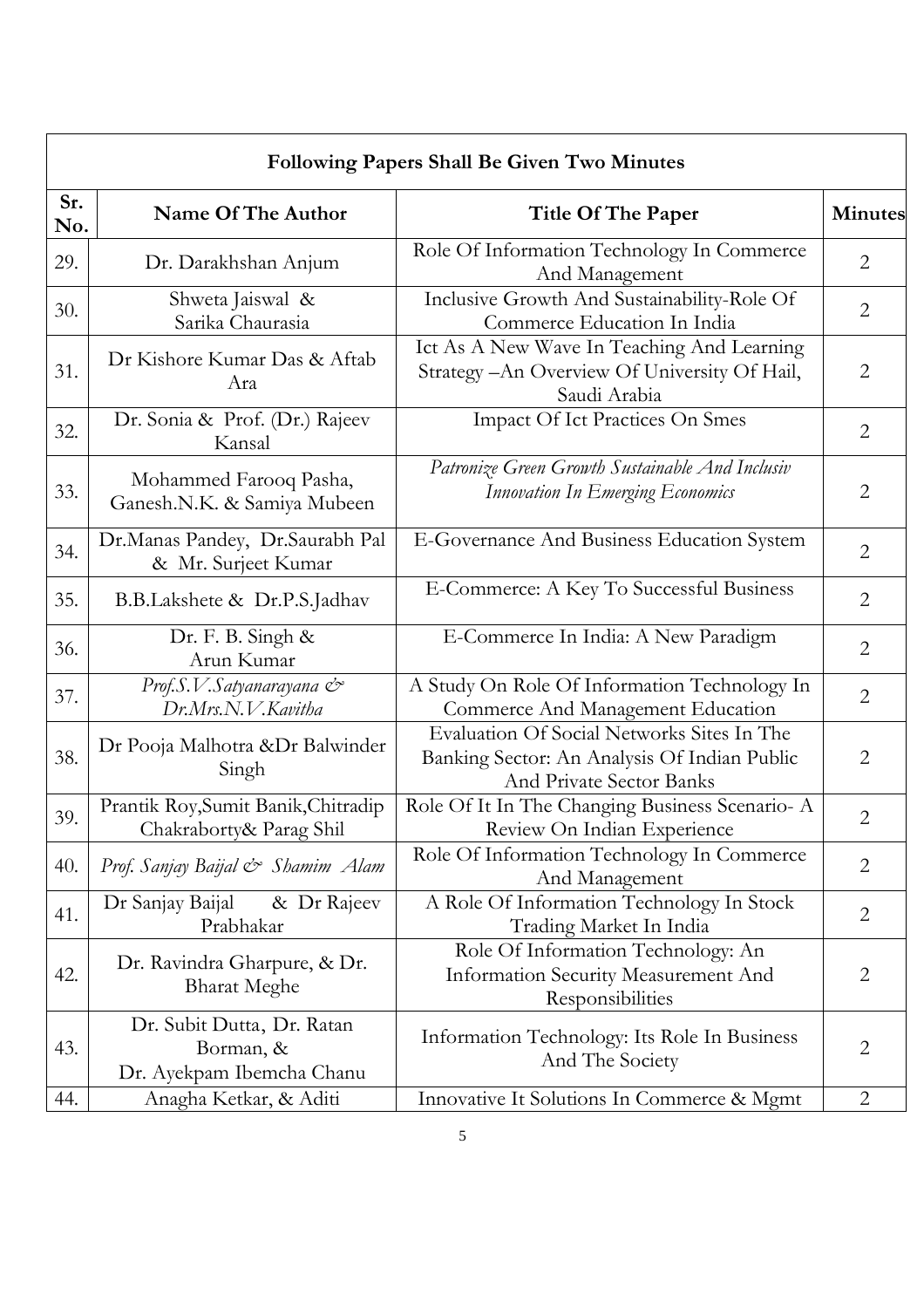|     | Sahasrabhudhe                                                        |                                                                                                                       |                |
|-----|----------------------------------------------------------------------|-----------------------------------------------------------------------------------------------------------------------|----------------|
| 45. | Rabee Ali Zaker<br>& Prof. Abdul Aziz Ansari                         | An Empirical Study On Social Media And Cloud<br>Computing With Special Reference To Banking<br>Industry Of India      | $\mathbf{2}$   |
| 46. | Jadhav Viju Dattatraya                                               | Role Of Information Technology In Commerce<br>And Management                                                          | $\overline{2}$ |
| 47. | Dr. Sanket Vij, Prof. Narender<br>Kumar, & Prof. H J Ghosh Roy       | Online Management Education In India : Issues<br>& Strategies                                                         | $\overline{2}$ |
| 48. | Dr Viqar Ali Baig, Prof. Javaid<br>Akhtar, & Mr. Suparno Ghosh       | Information System Planning, Information<br>System Strategy: A Case Study Of Indian<br><b>Financial Services Firm</b> | $\overline{2}$ |
| 49. | Dr. Ravindra Gharpure, Dr. Rahul<br>Mohare, & Dr. Bharat Meghe       | Vital Role Of Behaviorist Learning (Sms, Mms<br>Voice Recorder) In Mlearning                                          | $\overline{2}$ |
| 50. | Dr. Bharat Meghe & Dr. Rahul<br>Mohare                               | Mobile Learning For Expanding Educational<br>Opportunities In Rural India                                             | $\overline{2}$ |
| 51. | Dr. Lata Agarwal And Miss<br>Meenakshi Dhayal                        | Information Technology - The Driving Force In<br>Commerce And Management                                              | $\overline{2}$ |
| 52. | Mr. Parth R. Bhatt<br>& Prof. Dr. Sandip K.<br>Bhatt                 | Xbrl - E-Revolution In Financial And Business<br>Reporting                                                            | $\overline{2}$ |
| 53. | Sanitha Ac                                                           | Electronic Commerce<br>(A Theoretical Framework)                                                                      | $\mathbf{2}$   |
| 54. | Dr. Sangita Prajapati<br>& Ms. Darshana S. Rohit                     | Security Issues : A Sword Always Hanging On<br><b>Information Technology</b>                                          | $\overline{2}$ |
| 55. | Dr. Shilpa Bhatt & Dr. Umesh<br>Raval                                | Teachers Of Commerce And Management<br>As A Techno-Pedagogue                                                          | $\mathbf{2}$   |
| 56. | Dr. M.M. Gandhi                                                      | Emerging Profile Of Ict-Enabled Commerce<br>And Management Education In India                                         | $\overline{2}$ |
| 57. | S. Baranidharan And Dr. S. Vanitha                                   | Impact Of Information Technology In<br>Commerce And Management Education In India                                     | $\overline{2}$ |
| 58. | Dr.Ketaki. P. Sheth &<br>Ms. Darshana S. Rohit<br>Dr. Sangita Mishra | The Changing Horizons Of Commerce In The<br>Ict Era-Transformation From Traditional To E-<br>Commerce                 | $\overline{2}$ |
| 59. | Dr. Ajay Mishra, Dr. Sharda<br>Gangwar &<br>Mayuri Mukherjee         | Addhar To Follow Gold<br>(Role Of It In Tracking Black Money And<br>Smuggled Gold In The Country)                     | $\overline{2}$ |
| 60. | Dr. Haridayal Sharma                                                 | Usage Of Ict In Teaching & Learning With<br>Respect To Private And Government Colleges In<br>Chennai                  | $\overline{2}$ |
| 61. | Dr.Y.Nagaraju &<br>Sathyanarayana Gowda.V                            | Linking Employee Competencies To Firm<br>Performance In Multi-National Companies                                      | $\overline{2}$ |